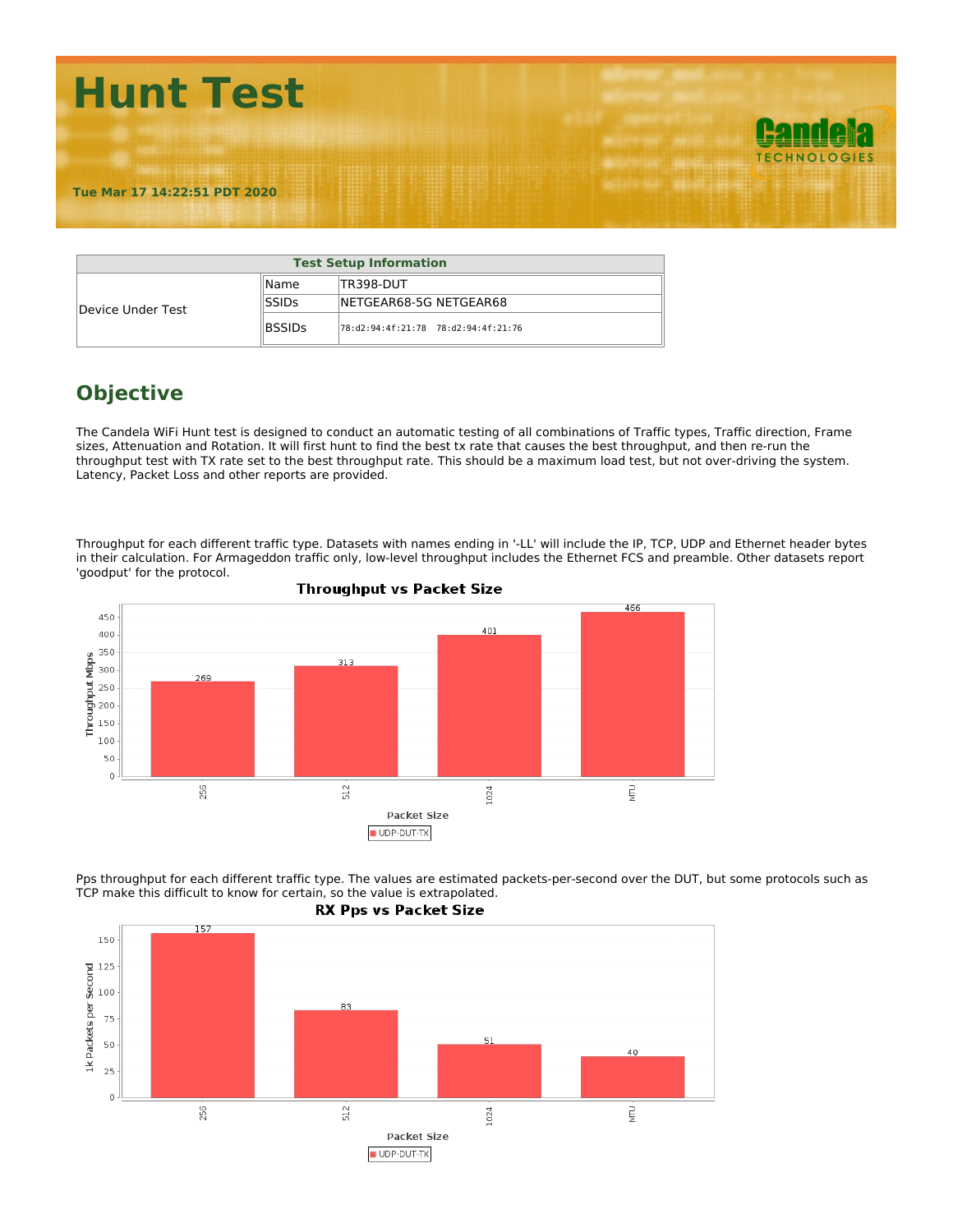Latency in milli-seconds for each different traffic type. If opposite-direction traffic is non-zero, then round-trip time will be reported. Otherwise, one-way latency will be reported.<br>Latency vs Packet Size





 $512\,$ 

Packet loss percentage for each different traffic type.

 $0.2$  $0.1\,$ 

 $0.0$ 

256



 $\overline{0}$ 

1024

 $\mathbf 0$ 

È



Packet Size UDP-DUT-TX

Latency distribution over time (for the last hunt iteration only). Darker lines indicate greater amount of packets in that range. At least a small bit of opposite-direction traffic should be enabled to get accurate round-trip latency.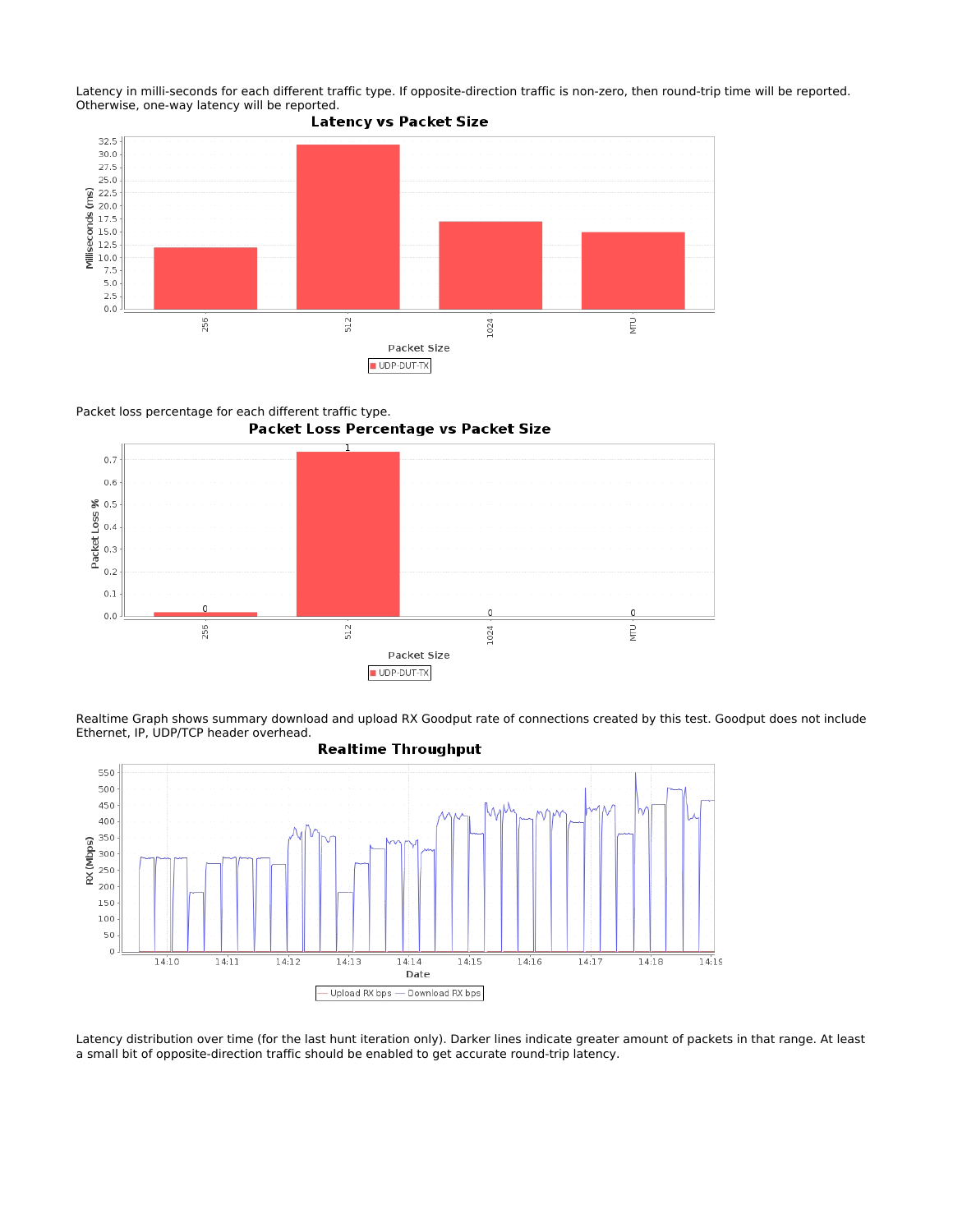

Protocol Data Unit (PDU) latency distribution. When using multiple iterations, the bars may not be strictly ordered lowest to highest latency, so please pay attention to the latency range label under the bar charts.

256-UDP-DUT-TX(ms) Min: 9 Max: 24 Avg: 11

512-UDP-DUT-TX(ms) Min: 6 Max: 91 Avg: 33

1024-UDP-DUT-TX(ms) Min: 2 Max: 65 Avg: 14

MTU-UDP-DUT-TX(ms) Min: 4 Max: 45 Avg: 17



## **Test Information**

**Message** Starting Hunt test with: 4 iterations.

|      | <b>Step Chan Pkt</b> |          | <b>Traffic-</b><br><b>Type</b> |        |           |            |    | Direction Atten Rotation Duration Requested | Offered-<br>1 <sub>m</sub> | Rx-<br><b>Bps</b> | Rx-Bps-<br>1 <sub>m</sub> | Rx-Bps-<br>LL. | Rx-Bps-<br>3s | Theoretical RSSI Tx-Failed |       |               | Tx-<br>Failed% | Pkt-<br>Loss% | Latency(ms) Tx-Rate |                                   | Rx-<br>Rate | Mode            |
|------|----------------------|----------|--------------------------------|--------|-----------|------------|----|---------------------------------------------|----------------------------|-------------------|---------------------------|----------------|---------------|----------------------------|-------|---------------|----------------|---------------|---------------------|-----------------------------------|-------------|-----------------|
|      | 153                  | 256      | <b>UDP</b>                     | DUT-TX | NA        | <b>INA</b> | 15 | 737                                         | 438                        | 288               | 289                       | 345            | 289           | 1,733                      | $-63$ | 3480126       |                | 34.032        | 35.0                | 650 Mbps                          | 650<br>Mbps | 802.11an-<br>AC |
| l2   | 153                  | 256      | <b>UDP</b>                     | DUT-TX | <b>NA</b> | <b>INA</b> | 15 | 368                                         | 438                        | 288               | 289                       | 346            | 289           | 1,733                      | $-63$ | 3416499       |                | 34.032        | 35.0                | 585.1<br>Mbps                     | 650<br>Mbps | 802.11an-<br>AC |
| lз   | 153                  | 256 lUDP |                                | DUT-TX | IN A      | <b>INA</b> | 15 | 184                                         | 365                        | 287               | 289                       | 346            | 288           | 1.733                      | $-63$ | 0/<br>2847492 |                | 20.655        | 39.0                | 650 Mbps                          | 650<br>Mbps | 802.11an-<br>AC |
| 4    | 153                  | 256 UDP  |                                | DUT-TX | <b>NA</b> | <b>INA</b> | 15 | 276                                         | 181                        | 181               | 181                       | 217            | 182           | 1.733                      | $-63$ | 0/<br>1438717 |                | 0.081         | 8.0                 | 650 Mbps                          | 650<br>Mbps | 802.11an-<br>AC |
| 5    | 153                  | 256 lUDP |                                | DUT-TX | <b>NA</b> | <b>INA</b> | 15 | 322                                         | 272                        | 271               | 272                       | 325            | 272           | 1,733                      | $-63$ | 2532866       |                | 0.003         | 14.0                | $(650 \text{ Mbps}$ Mbps          | 650         | 802.11an-<br>AC |
| l6   | 153                  | 256 lUDP |                                | DUT-TX | <b>NA</b> | <b>INA</b> | 15 | 299                                         | 318                        | 288               | 289                       | 346            | 288           | 1.733                      | $-63$ | 2518846       |                | 9.166         | 34.0                | $(650 \text{ Mbps}   \text{Mbps}$ | 650         | 802.11an-<br>AC |
| 17   | 153                  | 256 lUDP |                                | DUT-TX | <b>NA</b> | <b>INA</b> | 15 | 311                                         | 296                        | 288               | 289                       | 345            | 288           | 1,733                      | $-63$ | 2304683       |                | 2.381         | 35.0                | $ 650 \text{ Mbps} $ Mbps         | 650         | 802.11an-<br>AC |
| 8    | 153                  |          | 256 UDP                        | DUT-TX | <b>NA</b> | <b>INA</b> | 15 | 273                                         | 308                        | 288               | 290                       | 347            | 287           | 1,733                      | $-63$ | 2420410       |                | 5.816         | 36.0                | $ 650 \text{ Mbps} $ Mbps         | 650         | 802.11an-<br>AC |
| ** 9 | 153                  |          | 256 JUDP                       | DUT-TX | <b>NA</b> | <b>INA</b> | 15 | 273                                         | 269                        | 269               | 269                       | 321            | 269           | 1,733                      | $-63$ | 0/<br>2152325 |                | 0.019         | 12.0                | $ 650 \text{ Mbps} $ Mbps         | 650         | 802.11an-<br>AC |
| h.   | 153                  | 512 UDP  |                                | DUT-TX | <b>NA</b> | <b>INA</b> | 15 | 737                                         | 878                        | 366               | 367                       | 399            | 391           | 1,733                      | $-63$ | 0/<br>3101770 |                | 58.261        | 52.0                | $ 650 \text{ Mbps} $ Mbps         | 650         | 802.11an-<br>AC |
| l2   | 153                  | 512 UDP  |                                | DUT-TX | <b>NA</b> | <b>INA</b> | 15 | 368                                         | 726                        | 371               | 373                       | 406            | 369           | 1,733                      | $-63$ | 2607359       |                | 48.726        | 42.0                | $ 650 \text{ Mbps} $ Mbps         | 650         | 802.11an-<br>AC |
| 3    | 153                  | 512 JUDP |                                | DUT-TX | <b>NA</b> | <b>INA</b> | 15 | 184                                         | 365                        | 350               | 352                       | 384            | 355           | 1,733                      | $-63$ | 1304554       |                | 3.165         | 21.0                | $ 650 \text{ Mbps} $ Mbps         | 650         | 802.11an-<br>AC |
| 4    | 153                  | 512 UDP  |                                | DUT-TX | <b>NA</b> | <b>INA</b> | 15 | 276                                         | 183                        | 181               | 183                       | 199            | 182           | 1,733                      | $-64$ | 651679        |                |               | 10.0                | $ 650 \text{ Mbps} $ Mbps         | 650         | 802.11an-<br>AC |
| 5    | 153                  | 512 UDP  |                                | DUT-TX | <b>NA</b> | <b>INA</b> | 15 | 322                                         | 272                        | 272               | 272                       | 297            | 274           | 1.733                      | $-64$ | 1166281       |                | 0.055         | 13.0                | 650 Mbps                          | 650<br>Mbps | 802.11an-<br>AC |
| 6    | 153                  | 512 JUDP |                                | DUT-TX | <b>NA</b> | <b>INA</b> | 15 | 345                                         | 319                        | 316               | 318                       | 346            | 318           | 1.733                      | $-63$ | 1355521       |                | 0.131         | 20.0                | $1650 \text{ Mbps}$ Mbps          | 650         | 802.11an-<br>AC |
| 17   | 153                  | 512 UDP  |                                | DUT-TX | <b>NA</b> | <b>INA</b> | 15 | 357                                         | 342                        | 336               | 338                       | 368            | 331           | 1,733                      | $-63$ | 1212546       |                | 1.135         | 44.0                | $ 650 \text{ Mbps} $ Mbps         | 650         | 802.11an-<br>AC |
| 8    | 153                  | 512 UDP  |                                | DUT-TX | <b>NA</b> | <b>INA</b> | 15 | 319                                         | 352                        | 337               | 337                       | 367            | 346           | 1,733                      | $-64$ | 1268745       |                | 4.102         | 33.0                | $ 650 \text{ Mbps} $ Mbps         | 650         | 802.11an-<br>AC |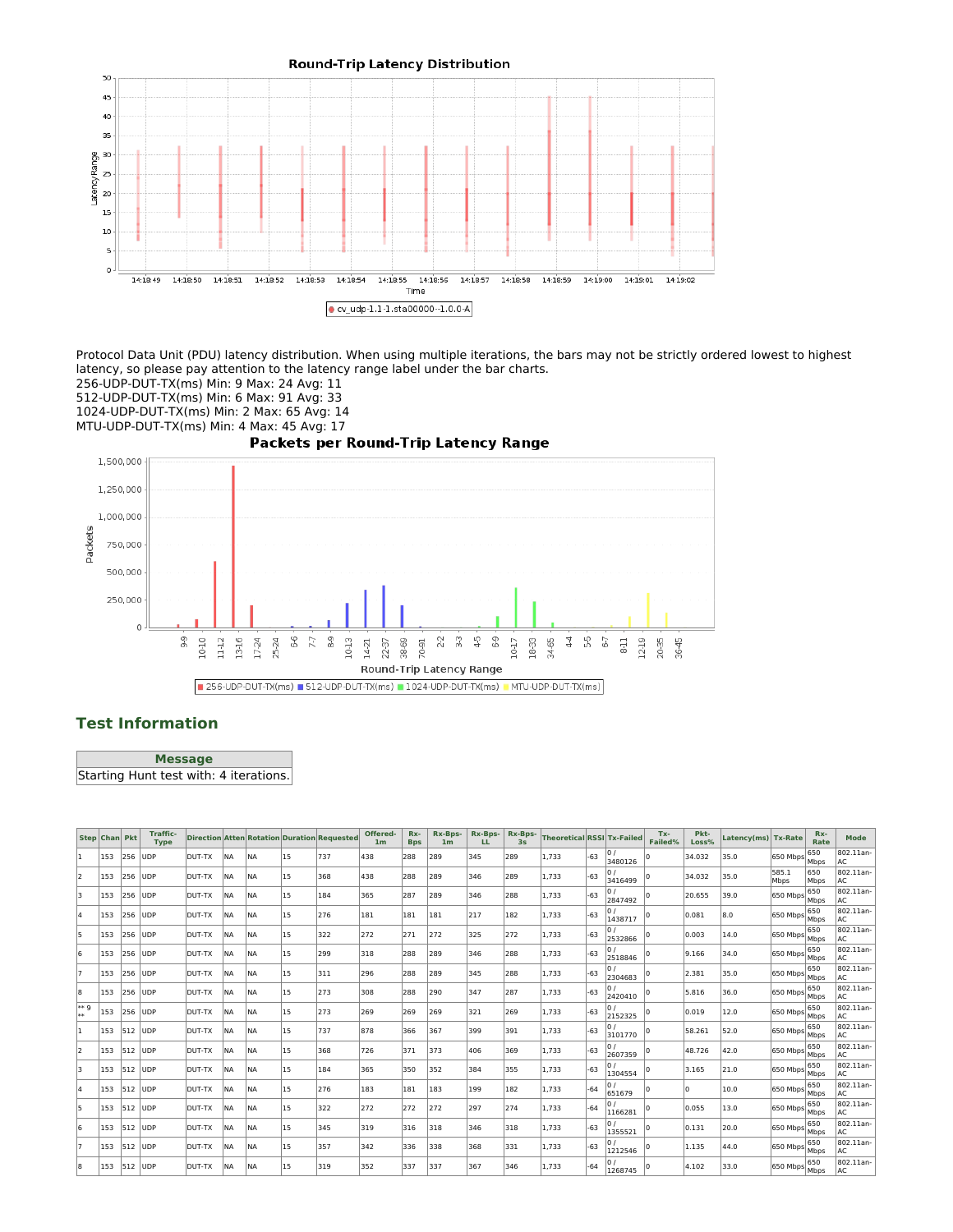| l∗∗ 9<br>**        | 153 | 512          | <b>UDP</b> | <b>DUT-TX</b> | <b>INA</b> | <b>NA</b>  | 15 | 319 | 315 | 312 | 313 | 341 | 311 | 1,733 | $-64$ | lo /<br>1130699    | 0.739  | 32.0  | $(650 \text{ Mbps}   \text{Mbps}$              | 650         | 802.11an-<br>lac |
|--------------------|-----|--------------|------------|---------------|------------|------------|----|-----|-----|-----|-----|-----|-----|-------|-------|--------------------|--------|-------|------------------------------------------------|-------------|------------------|
| 11                 | 153 | 1024 UDP     |            | DUT-TX        | <b>INA</b> | NA         | 15 | 737 | 945 | 416 | 418 | 435 | 401 | 1,733 | $-63$ | 1917345            | 55.776 | 126.0 | 585 Mbps                                       | 650<br>Mbps | 802.11an-<br>AC. |
| 12                 | 153 | 1024 UDP     |            | DUT-TX        | <b>INA</b> | <b>INA</b> | 15 | 368 | 730 | 414 | 417 | 435 | 410 | 1,733 | $-63$ | 0/<br>1491135      | 42.988 | 93.0  | 650 Mbps                                       | 650<br>Mbps | 802.11an-<br>AC. |
| Iз                 | 153 | 1024 UDP     |            | DUT-TX        | <b>NA</b>  | <b>INA</b> | 15 | 552 | 363 | 363 | 363 | 379 | 363 | 1.733 | $-63$ | 0/<br>742995       |        | 14.0  | 650 Mbps                                       | 650<br>Mbps | 802.11an-<br>AC. |
| I۵                 | 153 | 1024 UDP     |            | DUT-TX        | <b>INA</b> | <b>INA</b> | 15 | 460 | 546 | 424 | 426 | 444 | 430 | 1,733 | $-64$ | 0 /<br>941071      | 21.926 | 101.0 | 650 Mbps                                       | 650<br>Mbps | 802.11an-<br>lac |
| 15                 | 153 | 1024 UDP     |            | DUT-TX        | <b>INA</b> | NA         | 15 | 414 | 456 | 434 | 437 | 456 | 423 | 1,733 | $-64$ | 0 /<br>929424      | 3.772  | 71.0  | $(650 \text{ Mbps}$ $\overline{\text{Mbps}}$   | 650         | 802.11an-<br>AC. |
| 6                  | 153 | 1024 UDP     |            | DUT-TX        | <b>INA</b> | <b>NA</b>  | 15 | 437 | 408 | 408 | 408 | 426 | 411 | 1,733 | $-63$ | lo /<br>836488     |        | 14.0  | 650 Mbps                                       | 650<br>Mbps | 802.11an-<br>lac |
| 17                 | 153 | 1024 UDP     |            | DUT-TX        | <b>INA</b> | <b>INA</b> | 15 | 449 | 432 | 426 | 427 | 445 | 428 | 1,733 | $-64$ | 0/<br>744367       | 1.006  | 35.0  | 650 Mbps                                       | 650<br>Mbps | 802.11an-<br>lac |
| 8                  | 153 | 1024 UDP     |            | DUT-TX        | <b>INA</b> | NA         | 15 | 404 | 444 | 424 | 426 | 444 | 417 | 1,733 | $-63$ | 0/<br>907395       | 4.281  | 70.0  | $(650 \text{ Mbps}   \text{Mbps}$              | 650         | 802.11an-<br> AC |
| ** 9<br><b>Wok</b> | 153 | $ 1024 $ UDP |            | DUT-TX        | <b>INA</b> | <b>INA</b> | 15 | 404 | 401 | 398 | 401 | 418 | 397 | 1,733 | $-63$ | lo /<br>681967     |        | 17.0  | $(650 \text{ Mbps}   \text{Mbps}$              | 650         | 802.11an-<br>AC. |
| I1.                | 153 | MTU JUDP     |            | DUT-TX        | <b>INA</b> | <b>INA</b> | 15 | 737 | 969 | 438 | 441 | 454 | 447 | 1,733 | $-63$ | 0 /<br>1306201     | 54.444 | 130.0 | 650 Mbps                                       | 650<br>Mbps | 802.11an-<br>lac |
| 12                 | 153 | MTU JUDP     |            | DUT-TX        | <b>INA</b> | NA         | 15 | 368 | 727 | 439 | 440 | 453 | 448 | 1,733 | $-64$ | 0/<br>830501       | 39.153 | 152.0 | $(650 \text{ Mbps}   \text{Mbps}$              | 650         | 802.11an-<br>AC. |
| Iз                 | 153 | MTU JUDP     |            | DUT-TX        | <b>INA</b> | NA         | 15 | 552 | 364 | 363 | 364 | 374 | 363 | 1,733 | $-63$ | $\Omega$<br>414398 |        | 14.0  | $(650 \text{ Mbps}   \widetilde{\text{Mbps}})$ | 650         | 802.11an-<br>lac |
| l4                 | 153 | MTU JUDP     |            | DUT-TX        | <b>INA</b> | <b>NA</b>  | 15 | 460 | 548 | 441 | 444 | 457 | 426 | 1,733 | $-64$ | 619447             | 18.306 | 128.0 | 650 Mbps                                       | 650<br>Mbps | 802.11an-<br>lac |
| 15                 | 153 | MTU JUDP     |            | DUT-TX        | <b>INA</b> | <b>INA</b> | 15 | 506 | 454 | 453 | 454 | 467 | 453 | 1,733 | $-64$ | 0/<br>518486       |        | 14.0  | 650 Mbps                                       | 650<br>Mbps | 802.11an-<br>AC. |
| l6                 | 153 | MTU JUDP     |            | DUT-TX        | <b>NA</b>  | <b>INA</b> | 15 | 529 | 501 | 497 | 499 | 513 | 496 | 1,733 | $-64$ | 0/<br>573158       |        | 37.0  | 650 Mbps                                       | 650<br>Mbps | 802.11an-<br>AC. |
| 17                 | 153 | MTU JUDP     |            | DUT-TX        | <b>INA</b> | NA         | 15 | 472 | 525 | 418 | 421 | 433 | 408 | 1,733 | $-62$ | lo /<br>598652     | 19.393 | 107.0 | 650 Mbps                                       | 650<br>Mbps | 802.11an-<br>AC. |
| $**8$<br>**        | 153 | MTU JUDP     |            | DUT-TX        | NA         | <b>NA</b>  | 15 | 472 | 466 | 465 | 466 | 479 | 465 | 1,733 | $-64$ | lo /<br>531852     |        | 15.0  | $(650 \text{ Mbps}   \text{Mbps})$             | 650         | 802.11an-<br>lac |

Packet Loss Percentage graph shows the percentage of lost packets as detected by the receiving endpoint due to packet gaps. If there is full packet loss, then this will not report any loss since there will be no gap to detect.



Error Graph shows occurances of packet errors.



| <b>Test configuration and LANforge software version</b> |      |  |  |  |  |
|---------------------------------------------------------|------|--|--|--|--|
| Path Loss                                               | 25   |  |  |  |  |
| Requested Speed                                         | 85%  |  |  |  |  |
| Requested Opposite Speed 56Kbps                         |      |  |  |  |  |
| Multi-Conn                                              |      |  |  |  |  |
| Armageddon Multi-Pkt                                    | 1000 |  |  |  |  |
| <b>ToS</b>                                              |      |  |  |  |  |